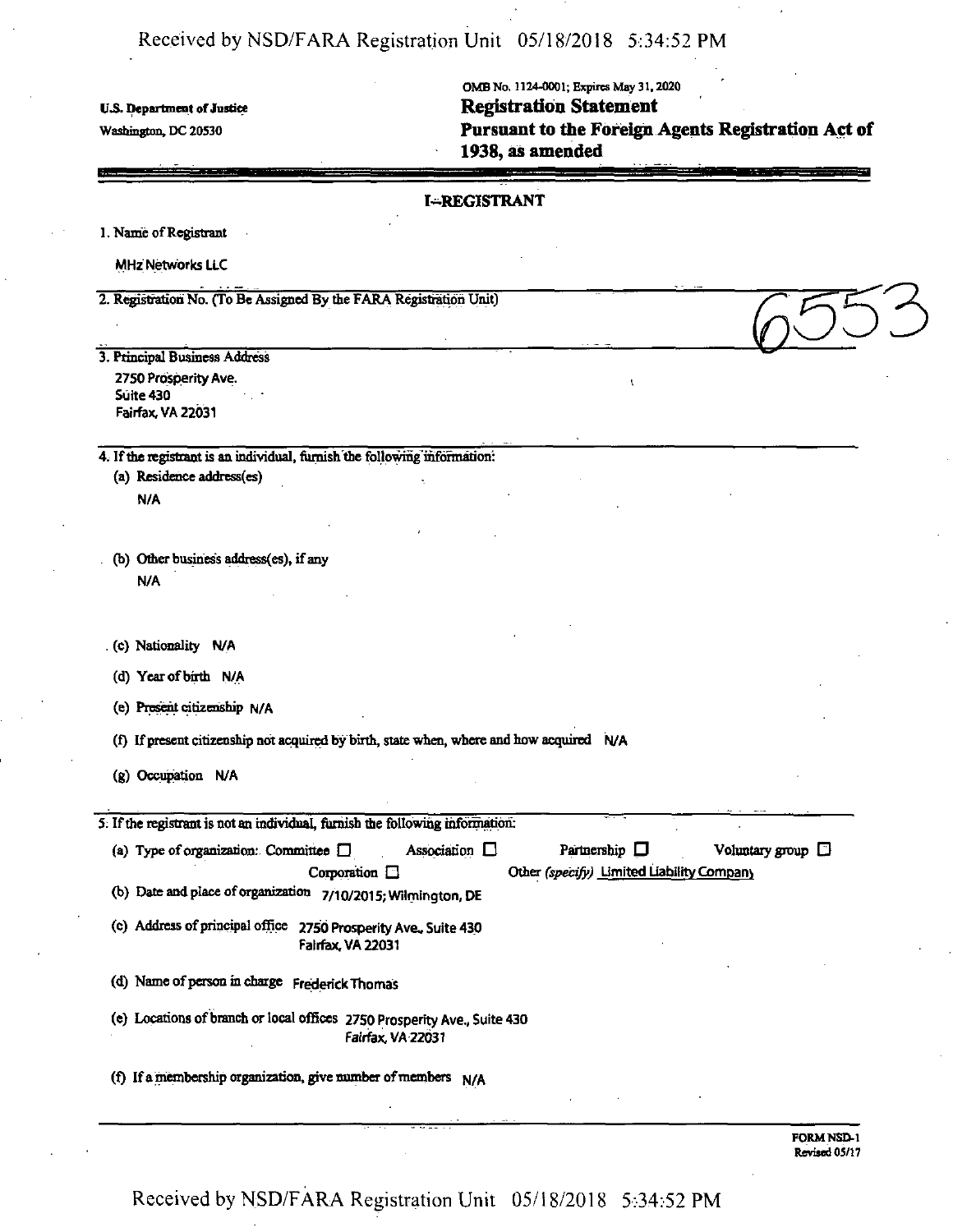## Received by NSD/FARA Registration Unit 05/18/2018 5:34:52 PM

#### (PAGE 2)

(g) List all partners, officers, directors or persons performing the functions of an officer or director of the registrant.

Name Frederick Thomas

Address to be provided under President & CEO separate cover

Residence Address(es) Position

Nationality United States

(h) Which of the above named persons renders services directly in furtherance of the interests of any of the foreign principals? FrederickThomas

(i) Describe the nature of the registrant's regular business or activity.

MHz Networks LLO is an American independent commercial television programming distributor based in Northern Virginia. It provides the technical distribution services through which a range of video programming producers can deliver video programming to audiences nationwide, it is a distributor;it has no involvement in content creation or promotion.

(j) Give a complete statement of the ownership and control of the registrant.

MHz Networks LLC is owned and controlled by an independent Board of Managers. It has been and continues to be U.S.-owned. It has never received investment from, nor has it ever been directed by, a foreign entity, agent, or principal. Despite concerns regarding the First Amendment implications of any requirement for registration, following consultations with the Department of Justice, it is registering out of an abundance of caution and its commitment to FARA compliance.

6. List all employees who renderservicesto the registrant directly in furtherance ofthe interests ofany ofthe foreign principals in other than a clerical, secretarial, or in a related orsimilar capacity.

Name

**Frederick Thomas** 

Residence Address(es)

Address to be provided under separate cover

Nature of Services

Implement commercial agreement in which MHz provides the technical services to distribute content; it has no role in any content creation or promotion

Received by NSD/FARA Registration Unit 05/18/2018 5:34:52 PM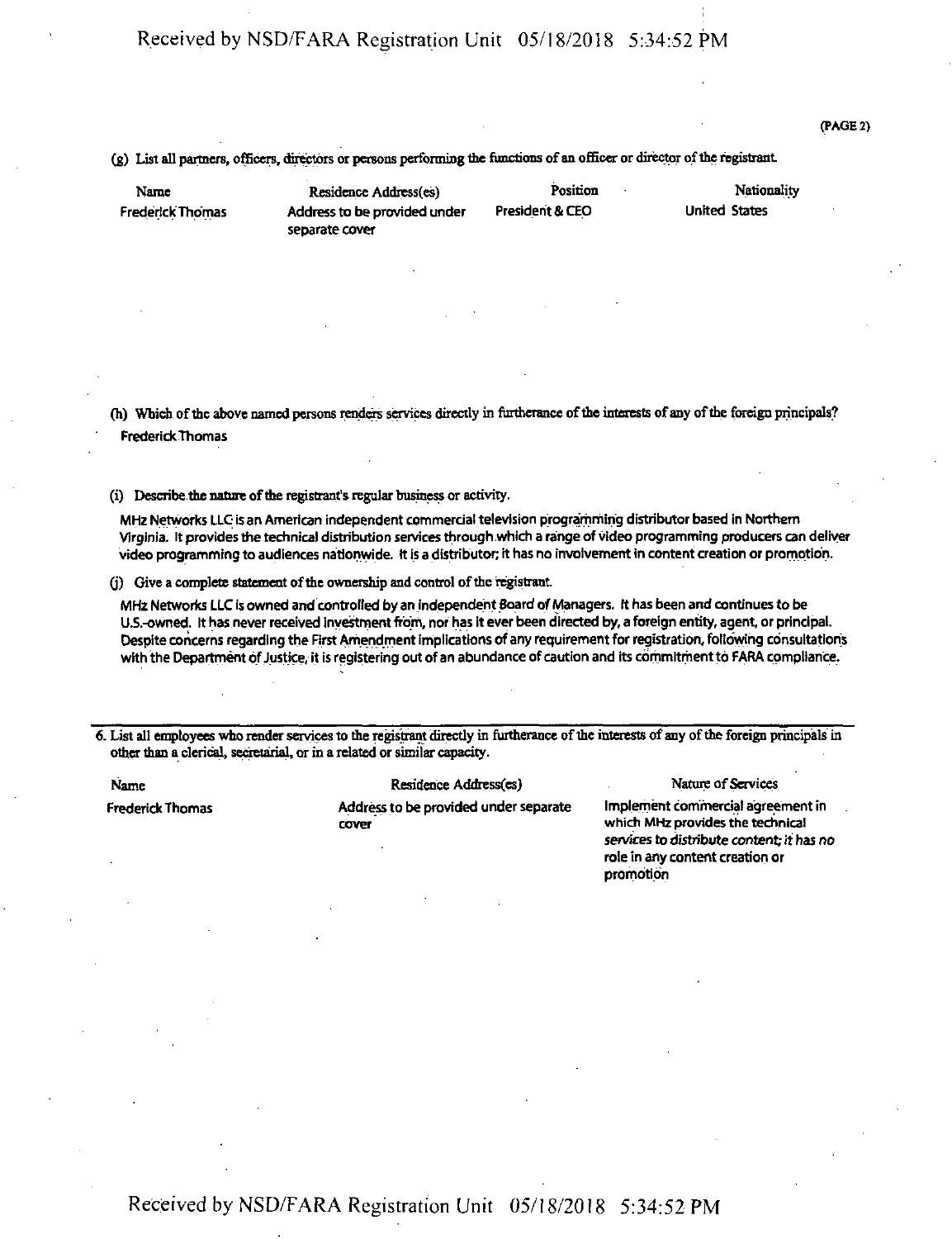Received by NSD/FARA Registration Unit .05/18/2018 5:34:52 PM

(PAGE 3)

### **if—FOREIGN PRINCIPAL**

7. List every foreign principal<sup>1</sup> for whom the registrant is acting or has agreed to act.

FRANCE MEDIAS MONDE ("FMM") for FRANCE 24 80 rue Camille Desmoulins

#### Foreign Principal and Transfer and Transfer and Transfer and Transfer and Principal Address(es)

92130 Issy-les-Moulineaux France

#### **M-ACTIVITIES**

8. In addition to the activities described in any Exhibit B to this statement, will you engage or are you engaging now in activity on your own behalf which benefits any or all of your foreign principals? Yes  $\Box$  No  $\boxtimes$ 

If yes, describe fully.

#### **IV-FINANCIAL INFORMATION**

#### **9. (a) RECEIPTS-MONIES**

During the period beginning 60 days prior to the date of your obligation to register<sup>2</sup> to the time of filing this statement, did you receive from any foreign principal named in Item 7 any contribution, income, or money either as compensation or for disbursement or otherwise? Yes  $\boxtimes$  No  $\Box$ 

If yes, set forth below in the required detail and separately for each such foreign principal an account of such monies.<sup>3</sup>

| Foreign Principal                                   | Date Received    | <b>Purpose</b>                                  | Amount      |
|-----------------------------------------------------|------------------|-------------------------------------------------|-------------|
| <b>FRANCE MEDIAS MONDE ("FMM")</b><br>for FRANCE 24 | March 5, 2018    | Purchase of television distribution<br>services | \$29,167.00 |
| <b>FRANCE MEDIAS MONDE ("FMM")</b><br>for FRANCE 24 | February 5, 2018 | Purchase of television distribution<br>services | \$29,167.00 |

\$58,334.00

Total

<sup>1</sup> The tens "foreign principal," udefinedin Section 1(b) oftheAct, includes <sup>a</sup> foreign government, foreign political party, foreign organisation, foreign individual and, forthe purpose of registration, an organization or an individual any of whose activities are directly or indirectly supervised, directed, controlled, financed, or subsidized in whole or in major part by a foreign government, foreign political party, foreign organization or foreign individual.

2 An agent must register within ten days of becoming an agent, and before acting as such.

3 A registrant is required to file an Exhibit D if he collects or receives contributions, loans, moneys, or other things of value for a foreign principal, as part of a fundraising campaign. There is no printed form for this exhibit. (See Rule 201(e), 28 C.F.R. § 5.201(e)).

Received by NSD/FARA Registration Unit 05/18/2018 5:34:52 PM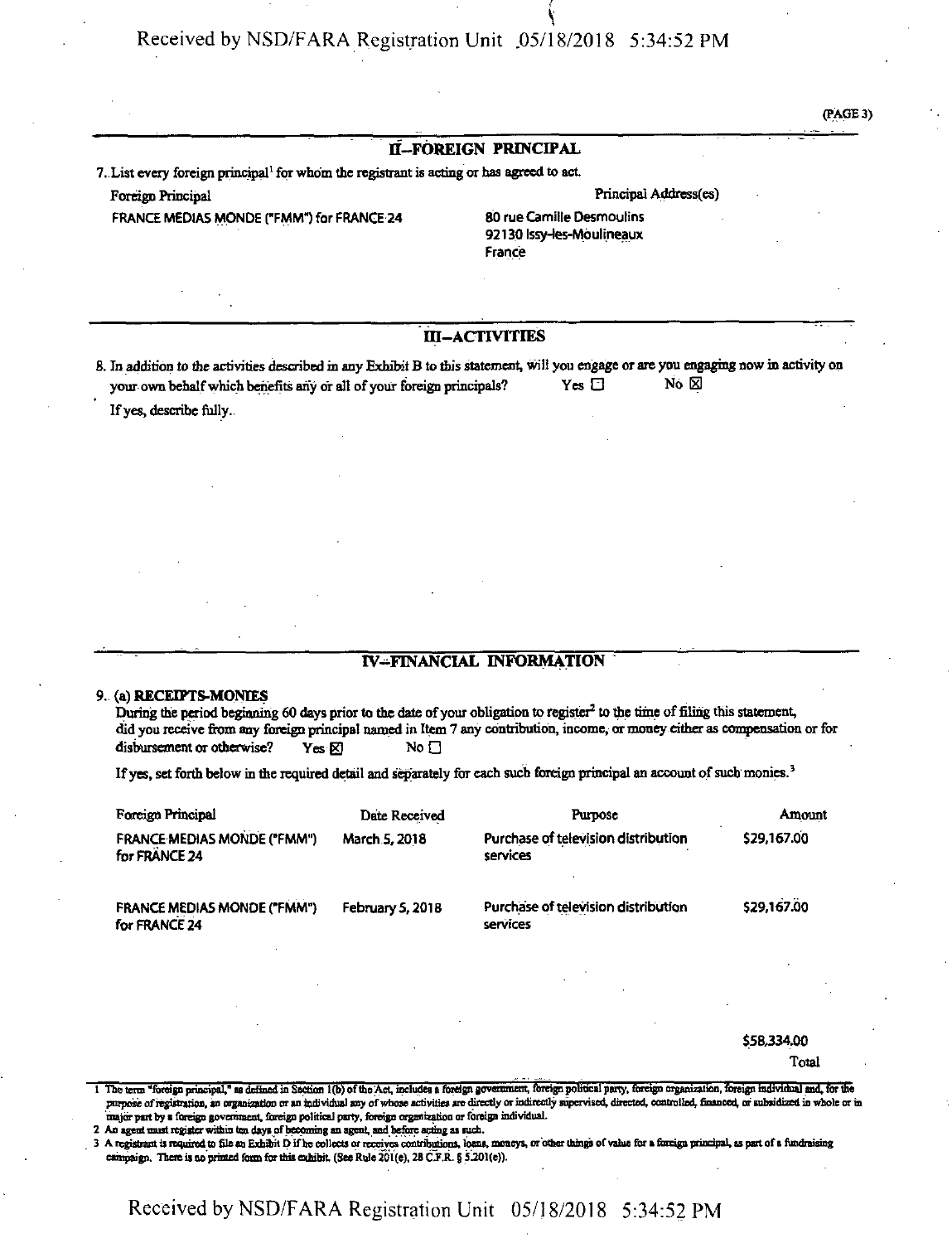|         |                                                                                                               |                                           |                                                                                                                                    | (PAGE 4                                                                                                                                                                                                                                                                                                                                                                                                                  |
|---------|---------------------------------------------------------------------------------------------------------------|-------------------------------------------|------------------------------------------------------------------------------------------------------------------------------------|--------------------------------------------------------------------------------------------------------------------------------------------------------------------------------------------------------------------------------------------------------------------------------------------------------------------------------------------------------------------------------------------------------------------------|
|         | (b) RECEIPTS-THINGS OF VALUE<br>disbursement, or otherwise?                                                   | No $\boxtimes$<br>$Yes \Box$              | receive from any foreign principal named in Item 7 anything of value <sup>5</sup> other than money, either as compensation, or for | During the period beginning 60 days prior to the date of your obligation to register <sup>4</sup> to the time of filing this statement, did you                                                                                                                                                                                                                                                                          |
|         | If yes, furnish the following information:                                                                    |                                           |                                                                                                                                    |                                                                                                                                                                                                                                                                                                                                                                                                                          |
|         | Foreign Principal                                                                                             | Date Received                             | Thing of Value                                                                                                                     | Purpose                                                                                                                                                                                                                                                                                                                                                                                                                  |
|         |                                                                                                               |                                           |                                                                                                                                    |                                                                                                                                                                                                                                                                                                                                                                                                                          |
|         |                                                                                                               |                                           |                                                                                                                                    |                                                                                                                                                                                                                                                                                                                                                                                                                          |
|         | 10. (a) DISBURSEMENT-MONIES                                                                                   |                                           |                                                                                                                                    |                                                                                                                                                                                                                                                                                                                                                                                                                          |
| Item 7? | $Yes \Box$                                                                                                    | No ⊠                                      |                                                                                                                                    | During the period beginning 60 days prior to the date of your obligation to register <sup>6</sup> to the time of filing this statement, did you<br>spend or disburse any money in furtherance of or in connection with your activities on behalf of any foreign principal named in                                                                                                                                       |
|         | if any, to each foreign principal.                                                                            |                                           |                                                                                                                                    | If yes, set forth below in the required detail and separately for each such foreign principal named including monies transmitted,                                                                                                                                                                                                                                                                                        |
| Date    |                                                                                                               | To Whom                                   | Purpose                                                                                                                            | Amount                                                                                                                                                                                                                                                                                                                                                                                                                   |
|         | (b) DISBURSEMENTS-THINGS OF VALUE<br>principal named in Item 7?<br>If yes, furnish the following information: | No $\boxtimes$<br>$Yes \Box$              |                                                                                                                                    | During the period beginning 60 days prior to the date of your obligation to register <sup>7</sup> to the time of filing this statement, did you<br>dispose of any thing of value <sup>8</sup> other than money in furtherance of or in connection with your activities on behalf of any foreign                                                                                                                          |
|         |                                                                                                               |                                           |                                                                                                                                    |                                                                                                                                                                                                                                                                                                                                                                                                                          |
| Date    | Recipient                                                                                                     | Foreign Principal                         | Thing of Value                                                                                                                     | Purpose                                                                                                                                                                                                                                                                                                                                                                                                                  |
|         |                                                                                                               | (c) DISBURSEMENTS-POLITICAL CONTRIBUTIONS |                                                                                                                                    | During the period beginning 60 days prior to the date of your obligation to register <sup>9</sup> to the time of filing this statement, did you,<br>the registrant, or any short form registrant, make any contribution of money or other thing of value from your own funds and on<br>your own behalf in connection with an election to any political office or in connection with any primary election, convention, or |
|         | caucus held to select candidates for any political office?                                                    |                                           | Yes $\Box$<br>No &                                                                                                                 |                                                                                                                                                                                                                                                                                                                                                                                                                          |
|         | If yes, furnish the following information:                                                                    |                                           |                                                                                                                                    |                                                                                                                                                                                                                                                                                                                                                                                                                          |
| Date    | Amount or Thing of Value                                                                                      |                                           | Political Organization or Candidate                                                                                                | Location of Event                                                                                                                                                                                                                                                                                                                                                                                                        |
|         |                                                                                                               |                                           |                                                                                                                                    |                                                                                                                                                                                                                                                                                                                                                                                                                          |

4, 6, 7 and 9 See Footnote 2, on page 3.<br>5 and 8 Things of value include but are not limited to gifts, interest free loans, expense free travel, favored stock purchases, exclusive rights, favored treatment over competitors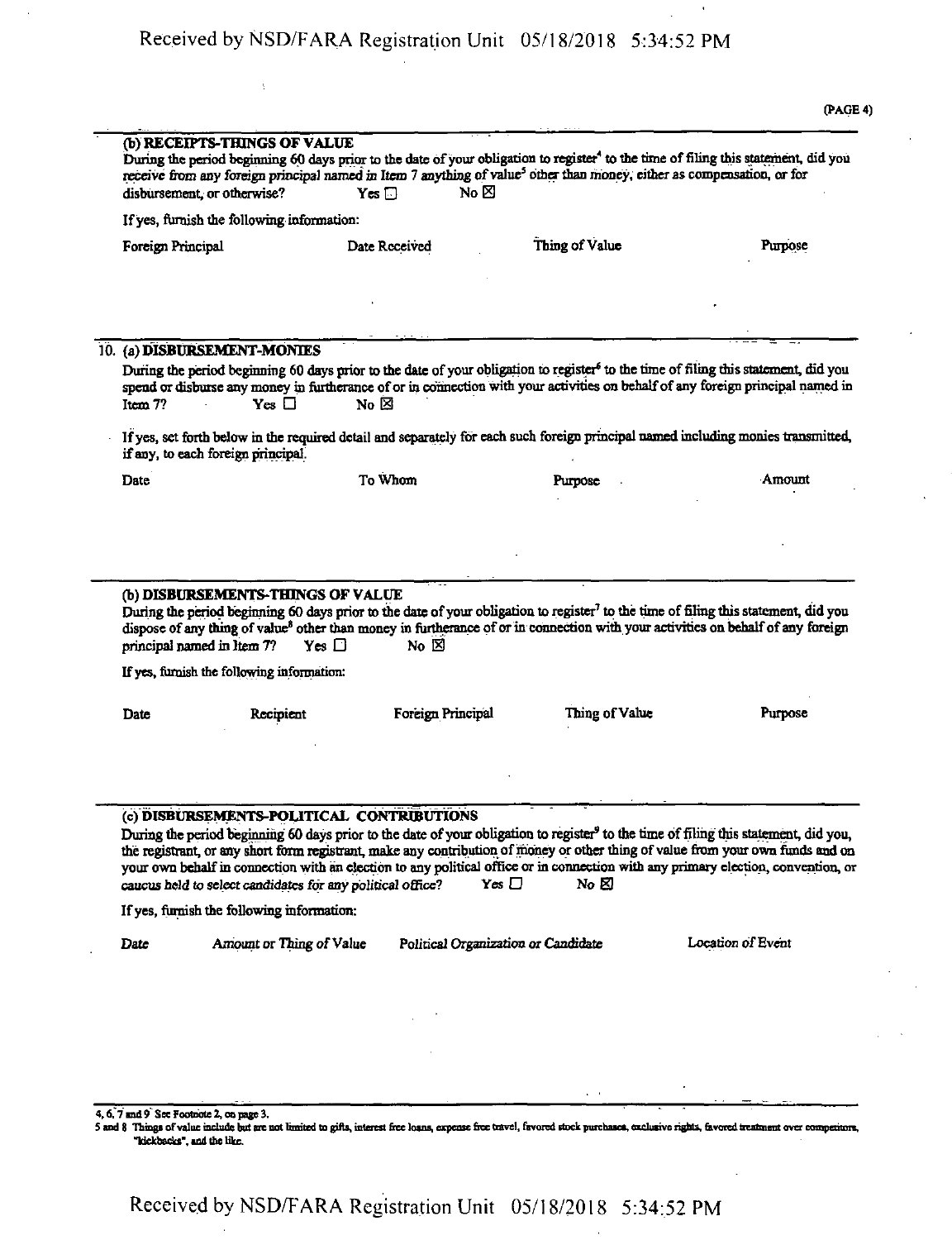|                                                                                                                                                                  |                                                                                                             | V-INFORMATIONAL MATERIALS <sup>10</sup>                                                                                                                                                                                           |                                                                                                                                                                                                                                                                                                                                                                 |
|------------------------------------------------------------------------------------------------------------------------------------------------------------------|-------------------------------------------------------------------------------------------------------------|-----------------------------------------------------------------------------------------------------------------------------------------------------------------------------------------------------------------------------------|-----------------------------------------------------------------------------------------------------------------------------------------------------------------------------------------------------------------------------------------------------------------------------------------------------------------------------------------------------------------|
|                                                                                                                                                                  |                                                                                                             |                                                                                                                                                                                                                                   | 11. Will the activities of the registrant on behalf of any foreign principal include the preparation or dissemination of informational                                                                                                                                                                                                                          |
| materials?                                                                                                                                                       | ∵ No □<br>Yes <sup>[2]</sup>                                                                                |                                                                                                                                                                                                                                   |                                                                                                                                                                                                                                                                                                                                                                 |
|                                                                                                                                                                  | IF YES, RESPOND TO THE REMAINING ITEMS IN THIS SECTION V.                                                   |                                                                                                                                                                                                                                   |                                                                                                                                                                                                                                                                                                                                                                 |
| 12. Identify each such foreign principal.                                                                                                                        |                                                                                                             |                                                                                                                                                                                                                                   |                                                                                                                                                                                                                                                                                                                                                                 |
|                                                                                                                                                                  | does not act as an agent of FMM, FRANCE 24, or any other foreign agent, entity, or principal.               |                                                                                                                                                                                                                                   | FRANCE MEDIAS MONDE ("FMM") for FRANCE 24. The registrant's role is solely as a distributor of content. It offers<br>distribution services, on a commercial basis, through which various producers of programming can gain access to<br>television audiences. The registrant has no involvement in the creation or approval of content, or in its promotion. It |
|                                                                                                                                                                  |                                                                                                             |                                                                                                                                                                                                                                   | 13. Has a budget been established or specified sum of money allocated to finance your activities in preparing or disseminating                                                                                                                                                                                                                                  |
| informational materials?                                                                                                                                         | $Yes \Box$                                                                                                  | $N_0$ $\boxtimes$                                                                                                                                                                                                                 |                                                                                                                                                                                                                                                                                                                                                                 |
|                                                                                                                                                                  | If yes, identify each such foreign principal, specify amount and for what period of time.                   |                                                                                                                                                                                                                                   |                                                                                                                                                                                                                                                                                                                                                                 |
|                                                                                                                                                                  |                                                                                                             |                                                                                                                                                                                                                                   |                                                                                                                                                                                                                                                                                                                                                                 |
|                                                                                                                                                                  |                                                                                                             |                                                                                                                                                                                                                                   |                                                                                                                                                                                                                                                                                                                                                                 |
|                                                                                                                                                                  |                                                                                                             |                                                                                                                                                                                                                                   |                                                                                                                                                                                                                                                                                                                                                                 |
|                                                                                                                                                                  |                                                                                                             |                                                                                                                                                                                                                                   |                                                                                                                                                                                                                                                                                                                                                                 |
|                                                                                                                                                                  |                                                                                                             |                                                                                                                                                                                                                                   |                                                                                                                                                                                                                                                                                                                                                                 |
|                                                                                                                                                                  |                                                                                                             |                                                                                                                                                                                                                                   |                                                                                                                                                                                                                                                                                                                                                                 |
|                                                                                                                                                                  |                                                                                                             |                                                                                                                                                                                                                                   | 14. Will any public relations firms or publicity agents participate in the preparation or dissemination of such informational materials?                                                                                                                                                                                                                        |
| Yes $\Box$<br>$\mathbb{N}_0$ $\boxtimes$                                                                                                                         |                                                                                                             |                                                                                                                                                                                                                                   |                                                                                                                                                                                                                                                                                                                                                                 |
|                                                                                                                                                                  |                                                                                                             |                                                                                                                                                                                                                                   |                                                                                                                                                                                                                                                                                                                                                                 |
|                                                                                                                                                                  | If yes, furnish the names and addresses of such persons or firms.                                           |                                                                                                                                                                                                                                   |                                                                                                                                                                                                                                                                                                                                                                 |
|                                                                                                                                                                  |                                                                                                             |                                                                                                                                                                                                                                   |                                                                                                                                                                                                                                                                                                                                                                 |
|                                                                                                                                                                  |                                                                                                             |                                                                                                                                                                                                                                   |                                                                                                                                                                                                                                                                                                                                                                 |
|                                                                                                                                                                  |                                                                                                             |                                                                                                                                                                                                                                   |                                                                                                                                                                                                                                                                                                                                                                 |
|                                                                                                                                                                  | 15. Activities in preparing or disseminating informational materials will include the use of the following: |                                                                                                                                                                                                                                   |                                                                                                                                                                                                                                                                                                                                                                 |
|                                                                                                                                                                  |                                                                                                             |                                                                                                                                                                                                                                   |                                                                                                                                                                                                                                                                                                                                                                 |
|                                                                                                                                                                  | $\Box$ Magazine or newspaper<br>$\Box$ Press releases                                                       | $\Box$ Motion picture films                                                                                                                                                                                                       | Letters or telegrams<br>$\Box$ Pamphlets or other publications $\Box$ Lectures or speeches                                                                                                                                                                                                                                                                      |
|                                                                                                                                                                  |                                                                                                             |                                                                                                                                                                                                                                   |                                                                                                                                                                                                                                                                                                                                                                 |
|                                                                                                                                                                  |                                                                                                             |                                                                                                                                                                                                                                   |                                                                                                                                                                                                                                                                                                                                                                 |
|                                                                                                                                                                  |                                                                                                             |                                                                                                                                                                                                                                   |                                                                                                                                                                                                                                                                                                                                                                 |
|                                                                                                                                                                  |                                                                                                             |                                                                                                                                                                                                                                   |                                                                                                                                                                                                                                                                                                                                                                 |
|                                                                                                                                                                  |                                                                                                             |                                                                                                                                                                                                                                   |                                                                                                                                                                                                                                                                                                                                                                 |
|                                                                                                                                                                  | Social media website URL(s):                                                                                |                                                                                                                                                                                                                                   |                                                                                                                                                                                                                                                                                                                                                                 |
|                                                                                                                                                                  | <u> 1980 - John Harrison, marian al-Amerikaan k</u><br>was compared to the                                  | $\frac{1}{2}$ . The continuum of the continuum of the continuum of the continuum of the continuum of the continuum of the continuum of the continuum of the continuum of the continuum of the continuum of the continuum of the c |                                                                                                                                                                                                                                                                                                                                                                 |
|                                                                                                                                                                  | 16. Informational materials will be disseminated among the following groups:                                |                                                                                                                                                                                                                                   |                                                                                                                                                                                                                                                                                                                                                                 |
| $\Box$ Public officials                                                                                                                                          |                                                                                                             | $\Box$ Civic groups or associations                                                                                                                                                                                               |                                                                                                                                                                                                                                                                                                                                                                 |
| $\Box$ Legislators                                                                                                                                               |                                                                                                             | Libraries                                                                                                                                                                                                                         |                                                                                                                                                                                                                                                                                                                                                                 |
| Government agencies                                                                                                                                              |                                                                                                             | <b>Educational</b> groups                                                                                                                                                                                                         |                                                                                                                                                                                                                                                                                                                                                                 |
| Newspapers                                                                                                                                                       |                                                                                                             | Nationality groups                                                                                                                                                                                                                |                                                                                                                                                                                                                                                                                                                                                                 |
| Editors                                                                                                                                                          |                                                                                                             | $\boxed{\boxtimes}$ Other (specify) Television audiences                                                                                                                                                                          |                                                                                                                                                                                                                                                                                                                                                                 |
| X Radio or TV broadcasts<br>$\Box$ Advertising campaigns<br>$\Box$ Other (specify)<br><b>Electronic Communications</b><br>$\Box$ Email<br>$\Box$ Other (specify) | 17. Indicate language to be used in the informational materials:                                            |                                                                                                                                                                                                                                   |                                                                                                                                                                                                                                                                                                                                                                 |

Received by NSD/FARA Registration Unit 05/18/2018 5:34:52 PM

 $\mathcal{A}$